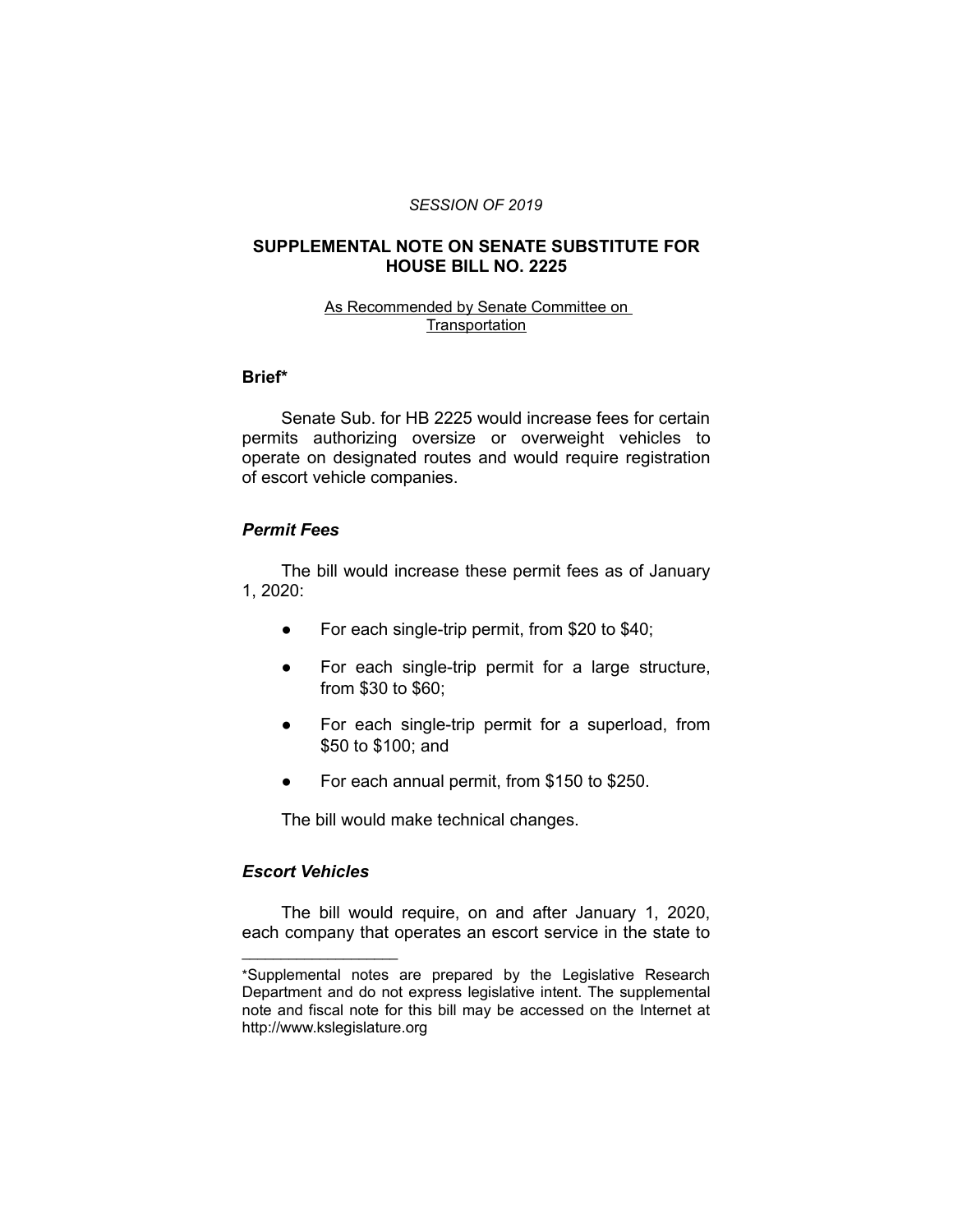register annually with the Secretary of Transportation (Secretary) in accordance with rules and regulations adopted by the Secretary.

The bill would require each application for registration be accompanied by the name and address of the agent for service of process; proof of insurance, self-insurance, or other financial security for each vehicle operated; proof that each driver of an escort vehicle has a valid operator's license issued by a U.S. State or territory; proof each driver has successfully completed an escort vehicle training course approved by the Secretary; and other information the Secretary may require.

The bill would authorize the Secretary to revoke, suspend, or refuse to issue a registration for violation of these provisions.

### **Background**

The substitute bill contains the contents of SB 187, as amended by the Senate Committee on Transportation. Contents of HB 2225 as introduced, for which the Senate Committee held a hearing, requiring drivers to stop when ontrack equipment is nearby, were added to SB 63 by the House Committee on Transportation.

# *SB 187 (Special Permit Fees)*

SB 187 was introduced by the Senate Committee on Ways and Means at the request of Senator McGinn. It addresses a recommendation of the Joint Legislative Transportation Vision Task Force (Task Force), which met during the 2018 Legislative Interim, that the Legislature review potential sources of additional funding for transportation, including increasing fees for oversize vehicles. (The Task Force did not recommend fee amounts.)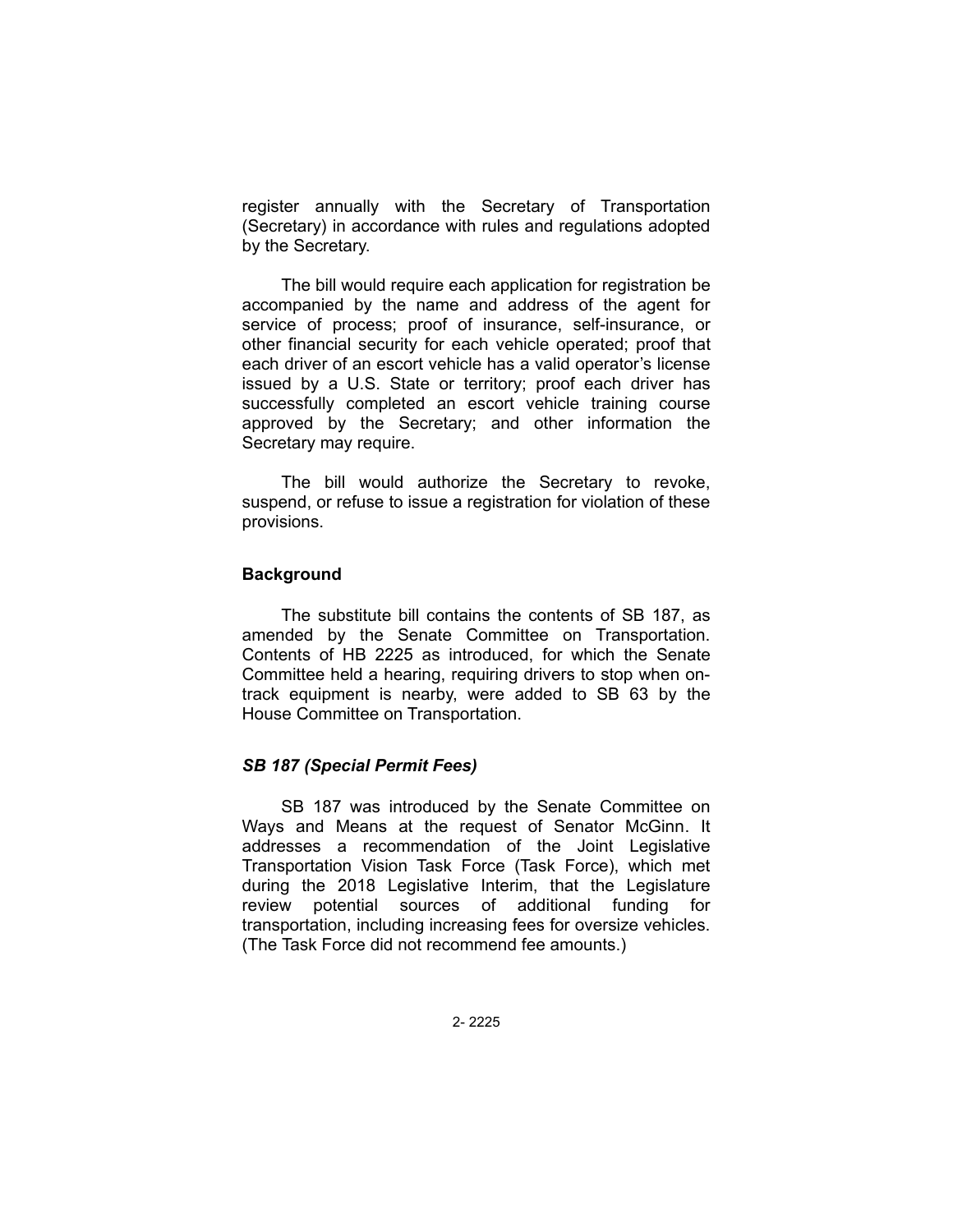At the Senate Committee on Transportation hearing, neutral testimony was provided by the Deputy Secretary of Transportation. Written-only proponent testimony was provided by representatives of the American Council of Engineering Companies of Kansas, Ash Grove Cement Company, and Economic Lifelines, who expressed support for increased funding for transportation.

Opponent testimony was provided by a representative of the Kansas Motor Carriers Association (KMCA), who reviewed the types of loads to which each permit applies and offered amendments to the proposed fee increases. A representative of the Kansas Manufactured Housing Association provided written-only opponent testimony, which included support for the annual permit fee change proposed by the KMCA representative.

The Senate Committee amended the bill to change the effective date for the changes in permit fees from July 1, 2020, to January 1, 2020; change certain of the proposed permit fees; and add provisions regarding escort vehicle companies. The Senate Committee amendments were incorporated into Senate Sub. for HB 2225.

KDOT rules and regulations specific to special permits and oversize or overweight loads are KAR 36-1-35, 36-1-36, 36-1-37, and 36-1-38. "Large structure" is defined in KAR 36- 1-35 as any load that exceeds 16.5 feet in width or 18 feet in height. "Superload" is defined in KAR 36-1-35 as a vehicle transporting a nondivisible load that exceeds 150,000 pounds gross weight or a vehicle transporting a nondivisible load in which any group or groups of axles exceed limitations provided in rules and regulations. Current requirements for operations of escort vehicles are included in KAR 36-1-36 and KAR 36-1-38.

The bill as introduced would have doubled permit fee amounts in current law:

● For each single-trip permit, from \$20 to \$40;